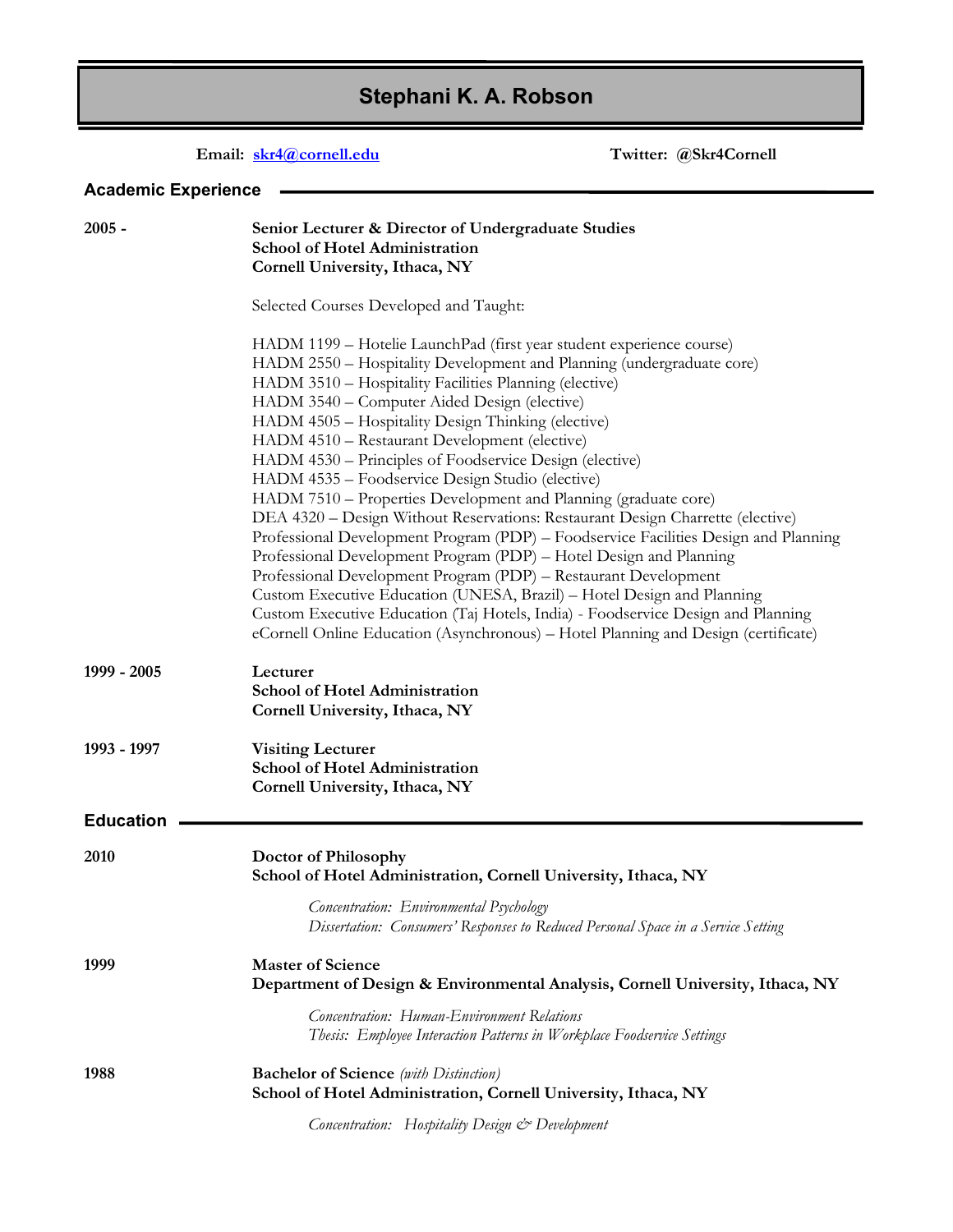**Stephani K. A. Robson Page 2**

#### **Publications**

#### Peer-Reviewed and Academic

Shin, Y., Noone, B. & Robson, S. (2020). "An exploration of the roles of photograph content, source, and price in consumers' online travel booking intentions." Journal of Travel Research, 59 (1): 120-139.

Robson, S. (2018). "White Paper: JD Power/SITE Foundation Incentive Travel Survey 2016." Center for Hospitality Research Report, Vol. 17 (19), Ithaca, NY: Cornell University.

Noone, B. & Robson, S. (2016). "Understanding consumers' inferences from price and non-price information in the online lodging purchase decision." Service Science, 8(2), pp. 108-123.

Noone, B. & Robson, S. (2015). "Using eye tracking to understand consumers' considerations in the online lodging purchase decision." In Enz, C. E., & Verma, R. (Eds), The New Science of Service Innovation. Part 2. Center for Hospitality Research Report, Vol. 15 (17), pp. 14-16. Ithaca, NY: Cornell University.

Robson, S. and Penner, R. (2015). "Lodging planning and design." In D. Stipanuk (ed.), Hospitality Facilities Management and Design, 4th ed. Washington DC: American Hotel and Lodging Association.

Robson, S. and Noone, B. (2014), "Show me what you see, tell me what you think: Using eye tracking for hospitality research." Center for Hospitality Research Report, Vol. 14 (17), Ithaca, NY: Cornell University.

Noone, B. and Robson, S. (2014), "Using eye tracking to obtain a deeper understanding of what drives online hotel choice." Center for Hospitality Research Report, Vol. 14 (18), Ithaca, NY: Cornell University.

Wu, Z., Robson, S., and Hollis, B. (2013). "The application of hospitality design elements in hospitals." Iournal of Healthcare Management, 58(1).

Penner, R., Adams, L. and Robson, S. (2012). Hotel Design, Planning and Development. 2<sup>nd</sup> ed. London: W.W. Norton.

Robson, S., Kimes, S.E., Becker, F.D. and Evans, G.W. (2011). "Consumers' responses to table spacing in restaurants." Cornell Hospitality Quarterly, 52(3): 253 – 264.

Robson, S. and Kimes, S.E. (2009). "Don't sit so close to me: Restaurant table characteristics and guest satisfaction." Center for Hospitality Research Report, Ithaca, NY: Cornell University.

Robson, S. (2008). "Scenes from a restaurant: Privacy regulation in stressful situations." Journal of Environmental Psychology, 28(4): 373-378.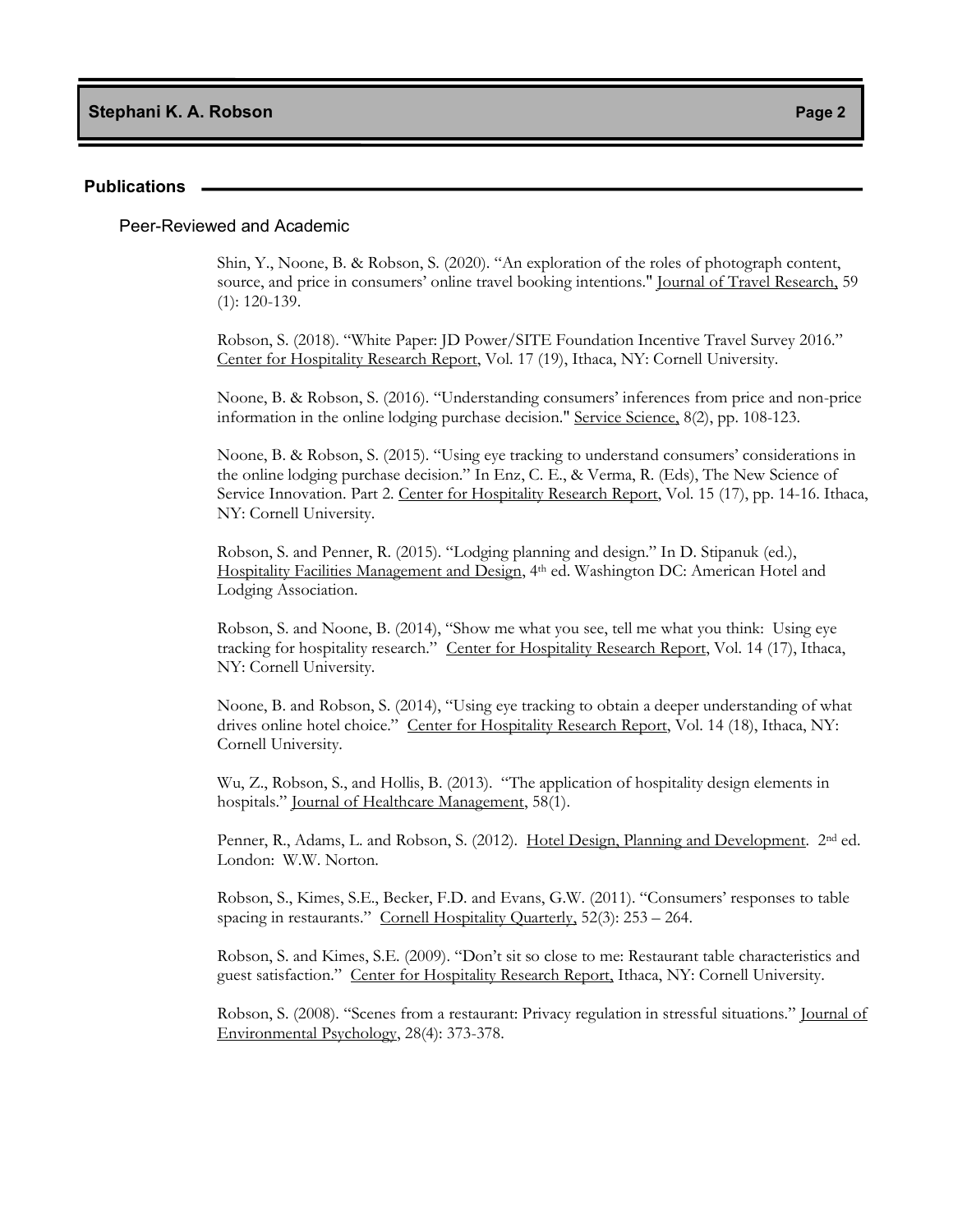#### **Publications cont.**

Pullman, M.E. and Robson, S. (2007). "Visual methods: Using photographs to capture customers' experience with design." Cornell Hotel and Restaurant Administration Quarterly, 48(2): 121-144.

Pullman, M.E. and Robson, S. (2006). "A picture is worth a thousand words: Using photoelicitation to solicit guest feedback." Center for Hospitality Research Tool. Ithaca, NY: Cornell University.

Robson, S. (2005). "Layout and design"; "Receiving"; "Storage"; "Cook-Chill"; "Cook-Freeze." In Pizam, A. (ed.) International Encyclopedia of Hospitality Management, London, UK: Butterworth Heinemann.

Kimes, S.E. and Robson, S. (2004) "The impact of restaurant table characteristics on meal duration and spending." Cornell Hotel and Restaurant Administration Quarterly, 45(4): 333-346.

Robson, S. (2002). "Psychological and cultural effects on seating behavior in foodservice settings." Journal of Foodservice Business Research, 5(1): 89-107.

Robson, S. (1999). "Turning the tables: The psychology of high volume restaurant design." Cornell Hotel and Restaurant Administration Quarterly, 40(3): 56-63.

#### Trade and Industry (only showing most recent publications)

Robson, S. "Maximizing your restaurant's dining room during COVID." Restaurant Startup and Growth, September 2020.

Robson, S. "Managing your walk-in." Restaurant Startup and Growth, November 2019.

Robson, S. "Interior design trends for restaurants." Restaurant Startup and Growth, August 2019. Robson, S. "Ten biggest mistakes that startups make." Restaurant Startup and Growth, June 2019. Robson, S. "Under construction: How and when to renovate your restaurant." Restaurant Startup and Growth, February 2018.

Robson, S. "Mythbusting menus." Restaurant Startup and Growth, January 2018.

Robson, S. "Going tipless." Restaurant Startup and Growth, November 2017.

Robson, S. "Storage design." Restaurant Startup and Growth, September 2017.

Robson, S. "Planning an effective renovation." Restaurant Startup and Growth, June 2017.

Robson, S. and deLuna, E. "I spy: A tale of two coffee shops." Restaurant Startup and Growth, November 2016.

Robson, S. "Growing cash flow." Restaurant Startup and Growth, October 2016.

Robson, S. "Controlling noise in restaurants." Restaurant Startup and Growth, February 2016.

Robson, S. "Table spacing." Restaurant Startup and Growth, May 2015.

Robson, S. "Kitchen stations and effective layout." Restaurant Startup and Growth, March 2015.

Robson, S. "Pros and cons of restaurant equipment leasing." Restaurant Startup and Growth, November 2014.

Robson, S. "Common restaurant architecture mistakes – and how to fix them." Restaurant Startup and Growth, September 2014.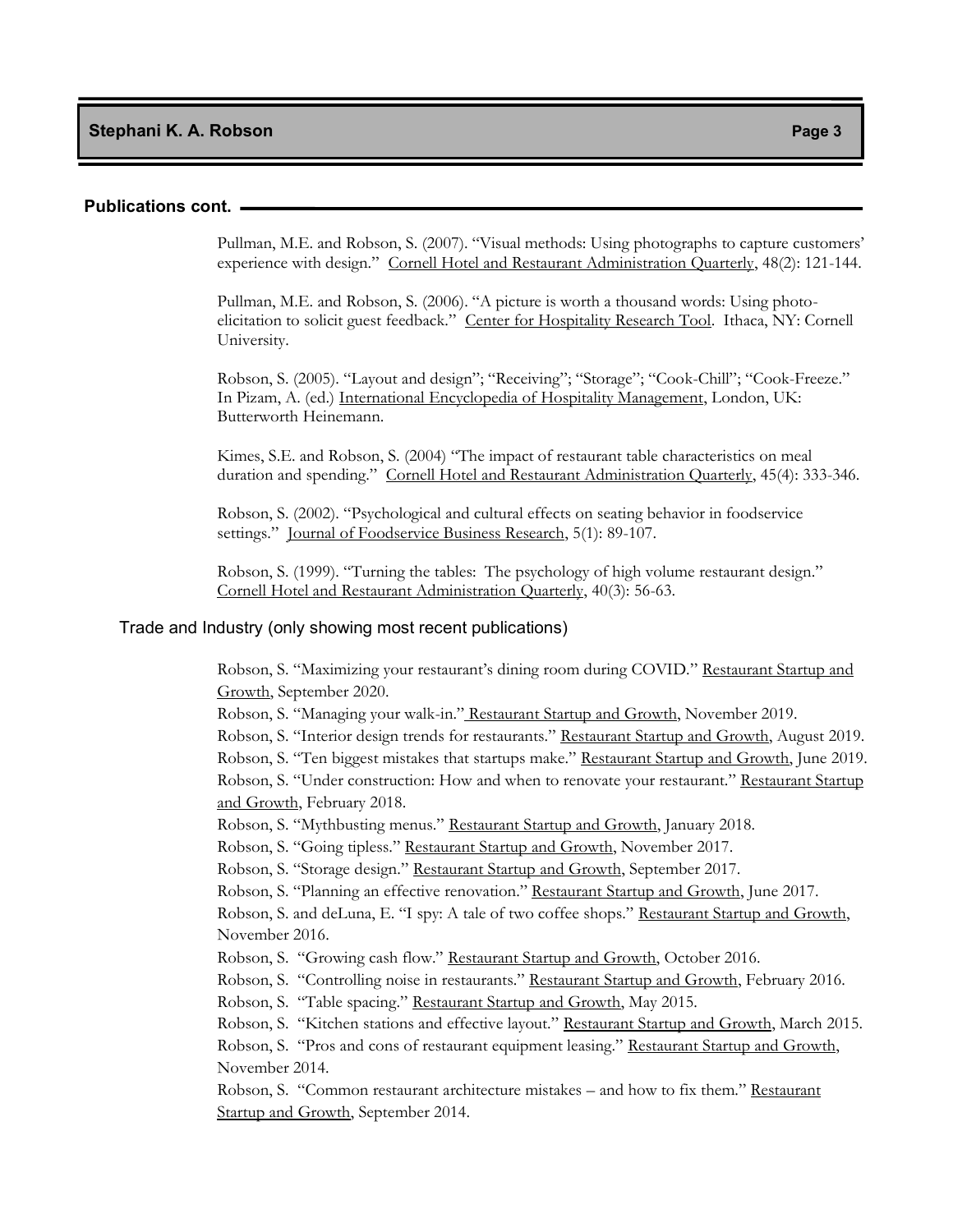| 2018                                      | "The Psychology of Choice in Restaurants", Invited presentation, Sysco Sales Representative<br>Meeting, September 6.                                         |
|-------------------------------------------|--------------------------------------------------------------------------------------------------------------------------------------------------------------|
| 2018                                      | "Hospitality Sweet: Trends in Hotel Design", Invited presentation, Cornell Alumni<br>Leadership Conference, Philadelphia, PA, February 2.                    |
| 2017                                      | "Measuring Design Success", Invited Panelist, Atelier Tristan Auer, Paris, France, June 26.                                                                  |
| 2015                                      | "Picturing Hotels: Attributes of Hotel Images that Attract Consumer Attention Online",<br>INFORMS Conference on Business Analytics, November 3.              |
| 2015                                      | "We See What You Think: Using Eyetracking to Obtain a Deeper Understanding of the<br>Hotel Choice Process", HSMAI Webinar, May 22.                           |
| 2014                                      | "We See What You Think: Using Eyetracking to Obtain a Deeper Understanding of the<br>Hotel Choice Process", Cornell Hospitality Research Summit, October 14. |
| 2013                                      | "Turning the Tables: The Psychology of Restaurant Seating", Invited presentation, Culinary<br>Institute of America, January 7.                               |
| 2012                                      | "The Application of Hospitality Design Elements in Hospitals", Cornell Hospitality<br>Research Summit, October 6.                                            |
| 2011                                      | "Research Analytics for Hospitality Design". Invited webcast presentation, SAS, Cary, NC,<br>February 11.                                                    |
| 2010                                      | "Consumer Responses to Reduced Personal Space in a Service Setting". Conference<br>presentation. Design and Emotion Conference, Chicago, IL, October 7.      |
| 2008                                      | "Testing Sustainability in Hotel Guestrooms". Conference presentation. Designing<br>Sustainability Conference, Portland, OR, October 22.                     |
| 2008                                      | "What Guests Want: Incorporating Technology in the Guestroom". Invited presentation.<br>Gaming Technology Summit, Las Vegas, May 21.                         |
| <b>Research Interests</b>                 |                                                                                                                                                              |
|                                           | Effects of Environment Design on Consumer Behavior, Attitudes and Intentions<br>$\bullet$<br>Design Research Methodology<br>$\bullet$                        |
| <b>Senior Administrative Experience -</b> |                                                                                                                                                              |

- Director of Undergraduate Studies, School of Hotel Administration
- Chair, Undergraduate Admissions Committee, School of Hotel Administration
- Faculty Policy Committee, Cornell S. C. Johnson College of Business
- Dean Search Committee, School of Hotel Administration
- Interim Chair, AACSB Accreditation Committee, School of Hotel Administration